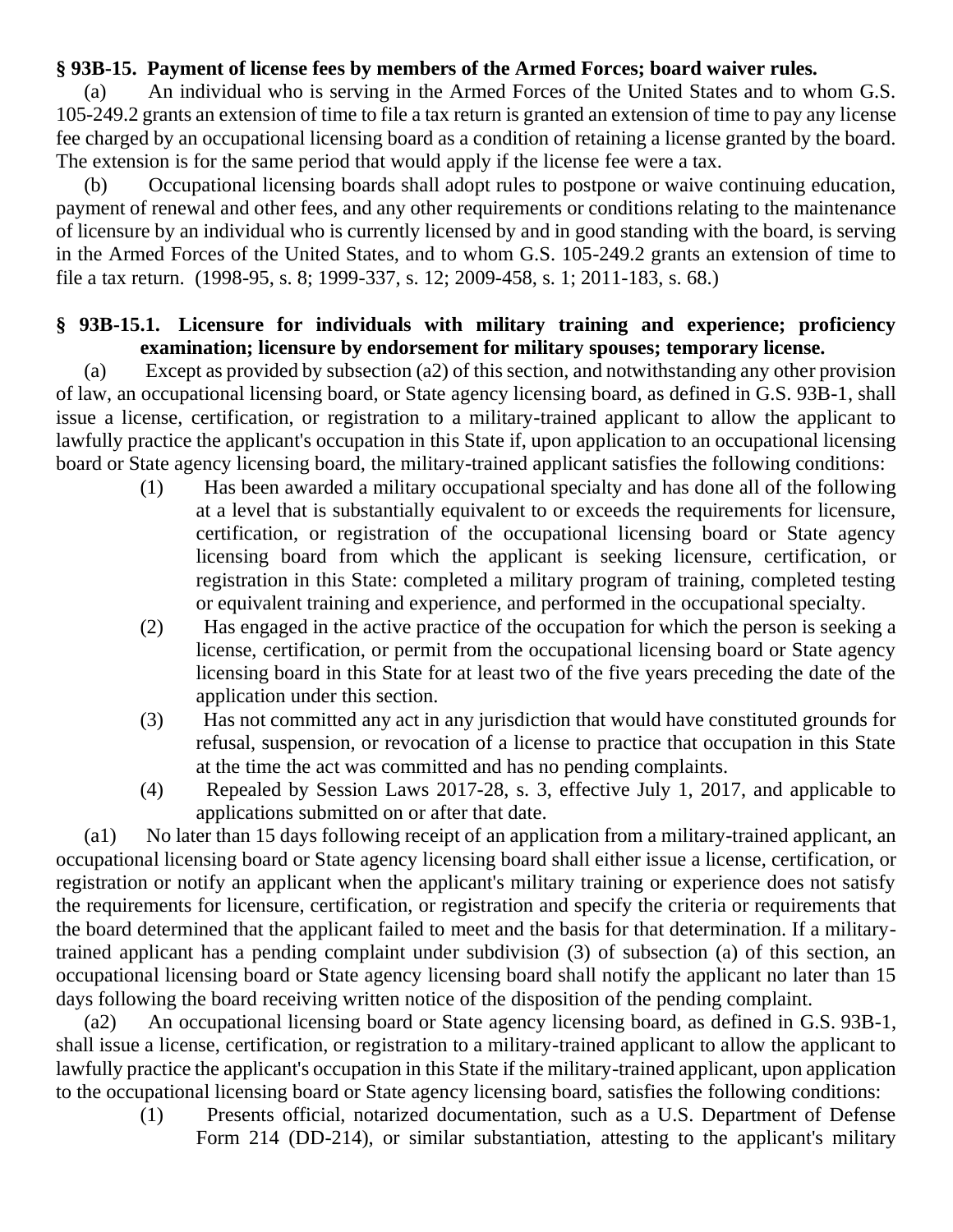occupational specialty certification and experience in an occupational field within the board's purview; and

(2) Passes a proficiency examination offered by the board to military-trained applicants in lieu of satisfying the conditions set forth in subsection (a) of this section; however, if an applicant fails the proficiency examination, then the applicant may be required by the board to satisfy those conditions.

In any case where a proficiency examination is not offered routinely by an occupational licensing board or State agency licensing board, the board shall design a fair proficiency examination for military-trained applicants to obtain licensure, certification, or registration under this section. If a proficiency examination is offered routinely by an occupational licensing board or State agency licensing board, that examination shall satisfy the requirements of this section.

(b) Notwithstanding any other provision of law, an occupational licensing board or State agency licensing board, as defined in G.S. 93B-1, shall issue a license, certification, or registration to a military spouse to allow the military spouse to lawfully practice the military spouse's occupation in this State if, upon application to an occupational licensing board or State agency licensing board, the military spouse satisfies the following conditions:

- (1) Holds a current license, certification, or registration from another jurisdiction, and that jurisdiction's requirements for licensure, certification, or registration are substantially equivalent to or exceed the requirements for licensure, certification, or registration of the occupational licensing board or State agency licensing board for which the applicant is seeking licensure, certification, or registration in this State.
- (2) Can demonstrate competency in the occupation through methods as determined by the Board, such as having completed continuing education units or having had recent experience for at least two of the five years preceding the date of the application under this section.
- (3) Has not committed any act in any jurisdiction that would have constituted grounds for refusal, suspension, or revocation of a license to practice that occupation in this State at the time the act was committed.
- (4) Is in good standing; has not been disciplined by the agency that had jurisdiction to issue the license, certification, or permit; and has no pending complaints.
- (5) Repealed by Session Laws 2017-28, s. 3, effective July 1, 2017, and applicable to applications submitted on or after that date.

(b1) No later than 15 days following receipt of an application from a military spouse, an occupational licensing board or State agency licensing board shall either issue a license, certification, or registration or notify an applicant when the applicant's training or experience does not satisfy the requirements for licensure, certification, or registration and specify the criteria or requirements that the board determined that the applicant failed to meet and the basis for that determination. If an applicant who is a military spouse has a pending complaint under subdivision (4) of subsection (b) of this section, an occupational licensing board or State agency licensing board shall notify the applicant no later than 15 days following the board receiving written notice of the disposition of the pending complaint.

(c) All relevant experience of a military service member in the discharge of official duties or, for a military spouse, all relevant experience, including full-time and part-time experience, regardless of whether in a paid or volunteer capacity, shall be credited in the calculation of years of practice in an occupation as required under subsection (a) or (b) of this section.

(c1) Each occupational licensing board or State agency licensing board shall publish on its Web site all of the following: